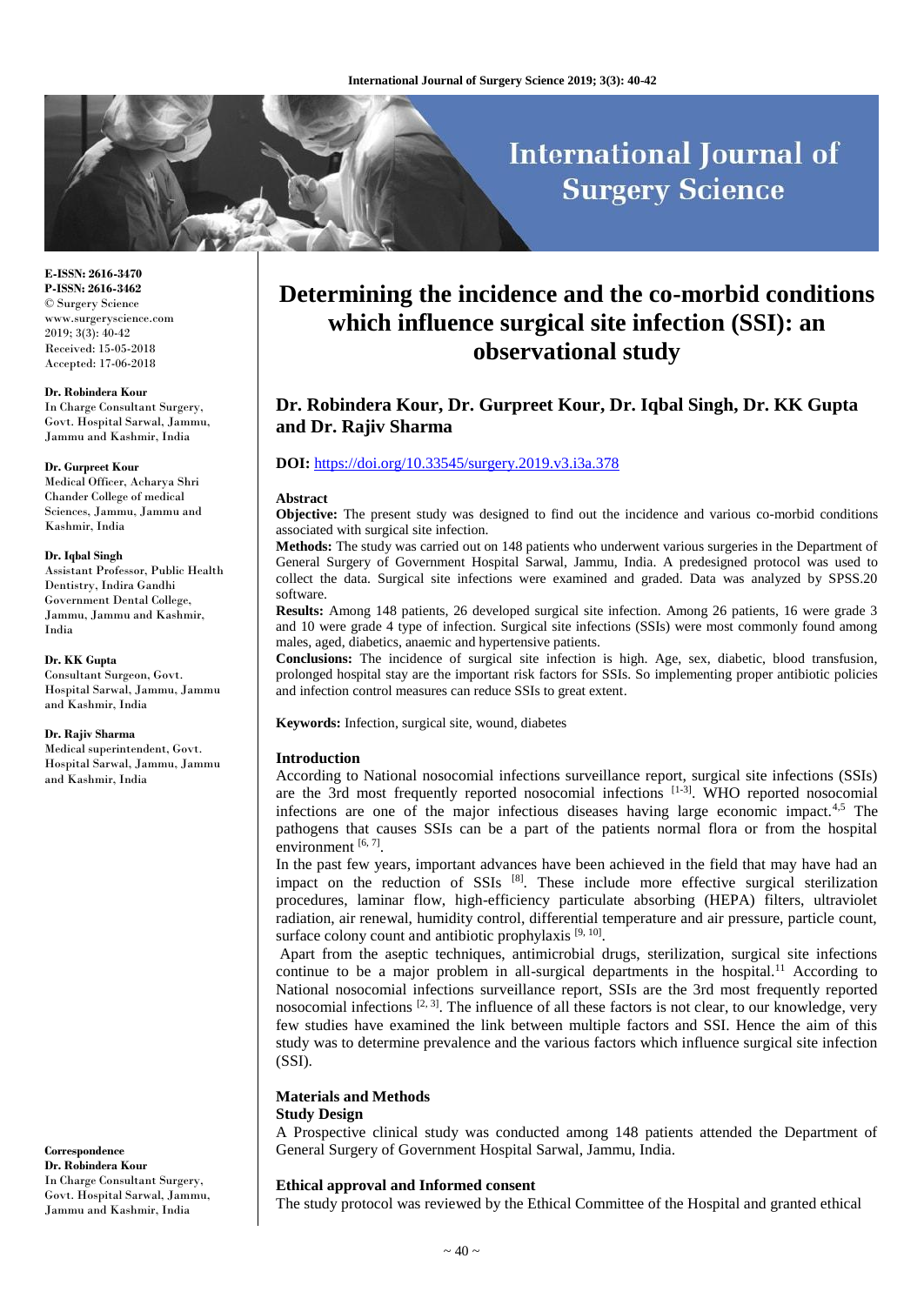clearance. After explaining the purpose and details of the study, a written informed consent was obtained.

# **Methodology**

Surgical wounds were categorized as per CDC criteria [12]. Surgical wounds were graded on the following scale: Grade  $1=$ normal healing, Grade  $2 =$  suture line erythema <1 cm, Grade 3  $=$  suture line erythema  $> 1$  cm, Grade  $4 =$  purulent discharge  $^{[13]}$ .

# **Patient details**

Detail clinical history regarding age, sex, co-morbid conditions, blood transfusion, antibiotic therapy and preoperative hospital stay. All the samples were processed as per standard microbiological protocol.

# **Statistical Analysis**

The recorded data was compiled and entered in a spreadsheet computer program (Microsoft Excel 2010) and then exported to data editor page of SPSS version 19 (SPSS Inc., Chicago, Illinois, USA). Descriptive statistics included computation of percentages.

## **Results**

|  | Table 1: demographic distribution of study subjects |  |  |  |
|--|-----------------------------------------------------|--|--|--|
|--|-----------------------------------------------------|--|--|--|

| Age        | N   | $\frac{0}{0}$ |
|------------|-----|---------------|
| <40        | 26  | 17.6          |
| $41 - 60$  | 78  | 52.7          |
| $>60$      | 44  | 29.7          |
| <b>Sex</b> |     |               |
| Female     | 42  | 28.4          |
| Male       | 106 | 71.6          |
| Total      | 148 | 100           |

**Table 2:** distribution of surgical sites in study subjects

| <b>Surgical sites</b> |     |       |
|-----------------------|-----|-------|
| Limb                  |     | 51.4  |
| Abdomen               |     | 36.5  |
| Others                |     | $+2+$ |
| Total                 | 148 |       |

**Table 3:** distribution surgical wound grading

| Surgical wound grading |     | $\frac{6}{9}$ |
|------------------------|-----|---------------|
| Grade 1                | 88  | 59.5          |
| Grade 2                | 34  | 22.9          |
| Grade 3                | 16  | 10.8          |
| Grade 4                | 10  | 6.8           |
| Total                  | 148 | 100           |

**Table 4:** distribution of co-morbidities in the study subjects

| <b>Co-morbidities</b> |     |      |
|-----------------------|-----|------|
| Diabetes mellitus     | 54  | 36.5 |
| Anemia                | 45  | 30.5 |
| Hypertension          | 43  | 29.0 |
| Others                |     | 4.0  |
| Total                 | 148 |      |

# **Discussion**

Healthcare-associated infections are frequent causes of morbidity and mortality in hospitalized patients. In contrast to more developed countries, where device-associated infections predominate, resource-limited countries often report surgicalsite infections (SSIs) as the most common healthcare-associated infection because use of invasive devices is less frequent in

these settings. The impact of SSIs on patient morbidity and mortality has been well documented in many regions of the world [14, 15] .

The rate of SSI varies hospital to hospital. In the present study the infection rate was 17.60%. The incidence of surgical site infection (SSI) varies from 2.5% to 41.9%  $[16, 17]$ .

Age is one of the main factors to increase the SSI rate. In the present study surgical site infection was mostly found in above 40 age group patients. The findings were comparable with other study reports [18]. High SSI rates more in older age group due to co-morbid conditions and poor immune response [19].

In our study higher proportion of males developed SSI compared to females. Similar findings reported by Kikkeri N *et al.* and Varsha S *et al.* showed in their study SSI proportion among males and females were almost similar [20, 21].

Co-morbid conditions like hypertension and diabetes, hypertension and anemia were the important risk factors for SSI. In this present study infection rate was higher in diabetes patients. This was found in agreement with the previous studies [22, 23] .

# **Conclusion**

The results of this study emphasize the need to account for local factors when assessing SSI risk. However, there were several local factors that should be taken into account to improve patient outcomes. Appropriate postoperative wound care is also necessary and further strengthening of basic infection control in the hospital to improve the hospital environment is also required. Another important intervention will be required to encourage surgeons to use appropriate antibiotic prophylaxis and to stop using antibiotics soon after surgery.

# **References**

- 1. Agarwal, Kumar P, Agarwal M, Talat A. Epidemiology of Pseudomonas aeruginosa; post-operative wound sepsis. Indian J Pathol Microbiol. 1985; 28:137-46.
- 2. Horan TC, Gaynes RP, Mrtone WJ, Jarvis WR, Emori TG. CDC definitions of nosocomial surgical site infections 1992: a modification of CDC definitions of surgical wound infections. Infect Hosp Epidemiol. 1992; 13(10):606-8.
- 3. Subramanian KA, Prakash A, Shrinivas, Bhujwal RA. Postoperative wound infection. Ind J Surg. 1973, 57-64.
- 4. Kamat US, Fereirra AMA, Kulkarni MS, Motghare DD. A prospective study of surgical site infections in a teaching hospital in Goa. Indian J Surg. 2008; 70:120-4.
- 5. Anvikar AR, Deshmukh AB, Karyakarte RP, Damble AS, Patvardan NS, Malik AK *et al.*. A one year prospective study of 3280 surgical wounds. Indian J Med Microbiol. 1999; 17(3):129-132.
- 6. Nichols RL. Current strategies for prevention of surgical site infections. Curr Infect Dis Rep. 2004; 6(6):426-34.
- 7. Angue JR, Olila D. Drug sensitivity patterns of bacteria isolated from septic post-operative wounds in a regional referral hospital in Uganda. African Health Sciences. 2007; 7(3):140-54.
- 8. Vidmer AE, Dangel M. Alcohol-based handrub: evaluation of technique and microbiological efficacy with international infection control professionals. Infect Control Hosp Epidemiol 2004; 25:207-9.
- 9. Berard F, Gandon J. Postoperative wound infections: the influence of ultraviolet irradiation of the operating room and of various other factors. Ann Surg. 1964; 160:1-192.
- 10. Kampf G. The six golden rules to improve compliance in hand hygiene. J Hosp Infect. 2004; 56:S3-5.